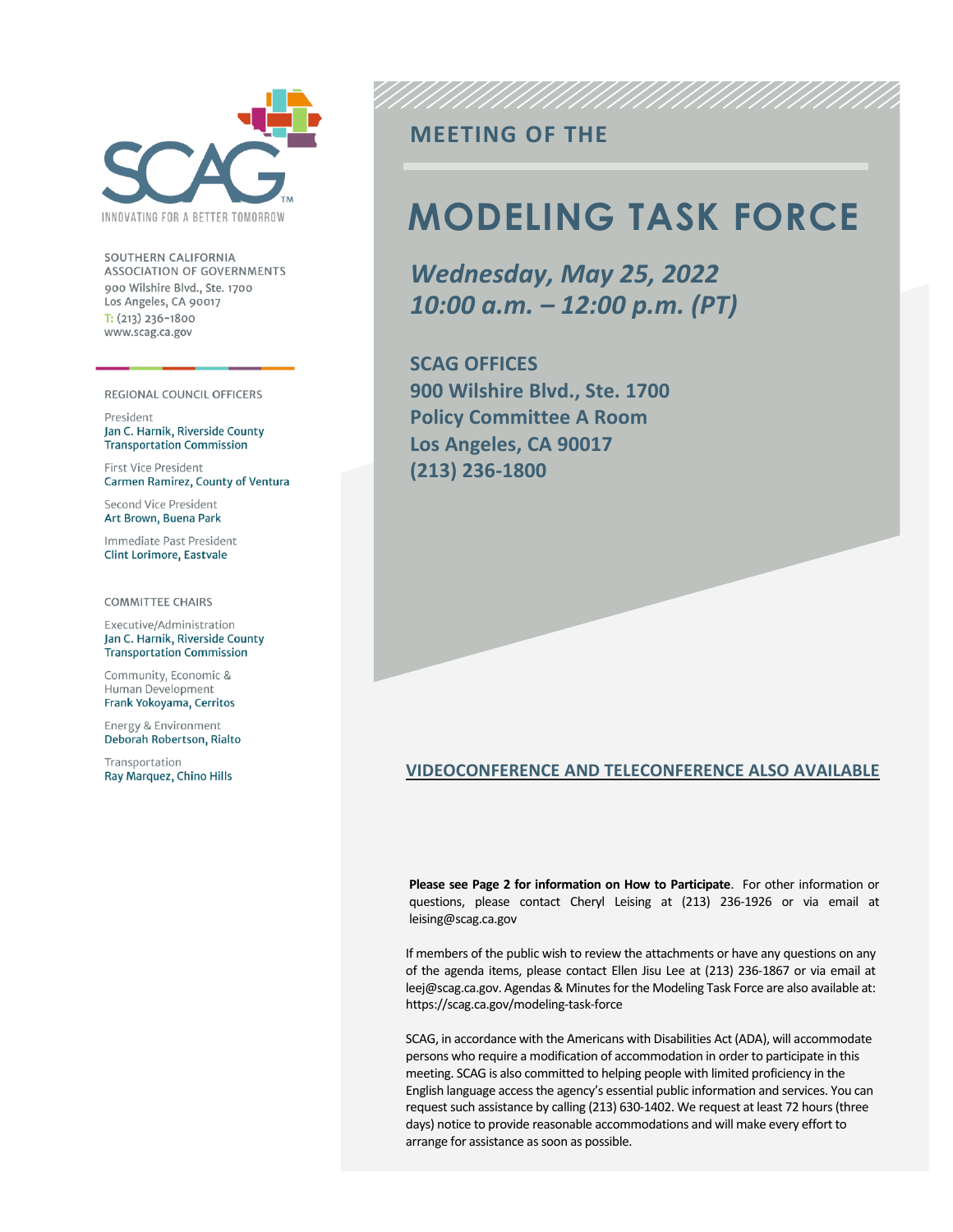# **How to Participate**

**For the May 25th Modeling Task Force Meeting, the meeting is held via Zoom Conferencing with log in information as follows:**

# **Zoom Meeting**

**Join** from PC, Mac, Linux, iOS or Android: <https://zoom.us/j/679716911>

### **To Join by Zoom**

**1.** Click the following link: <https://scag.zoom.us/j/679716911>

**2.** If Zoom is not already installed on your computer, click "download & run Zoom" on the launch page and press "run" when prompted by your browser. If Zoom has previously been installed on your computer, please allow a few moments for the application to launch automatically. **3.** Select "Join Audio via Computer."

**4.** The virtual conference room will open. If you receive a message reading, "Please wait for the host to start this meeting," simply remain in the room until the meeting begins.

# **Teleconference**

**Dial:** 1-669-900-6833 **Meeting ID: 679 716 911**

## **To Join by Phone**

**1.** Call **(669) 900‐6833** to access the conference room. Given the high call volumes recently experienced

by Zoom, please continue calling until you connect successfully.

**2.** Enter the **Meeting ID: 679 716 991**, followed by **#**.

**3.** Indicate that you are a participant by pressing **#** to continue.

**4.** You will hear audio of the meeting in progress. Remain on the line if the meeting has not yet started.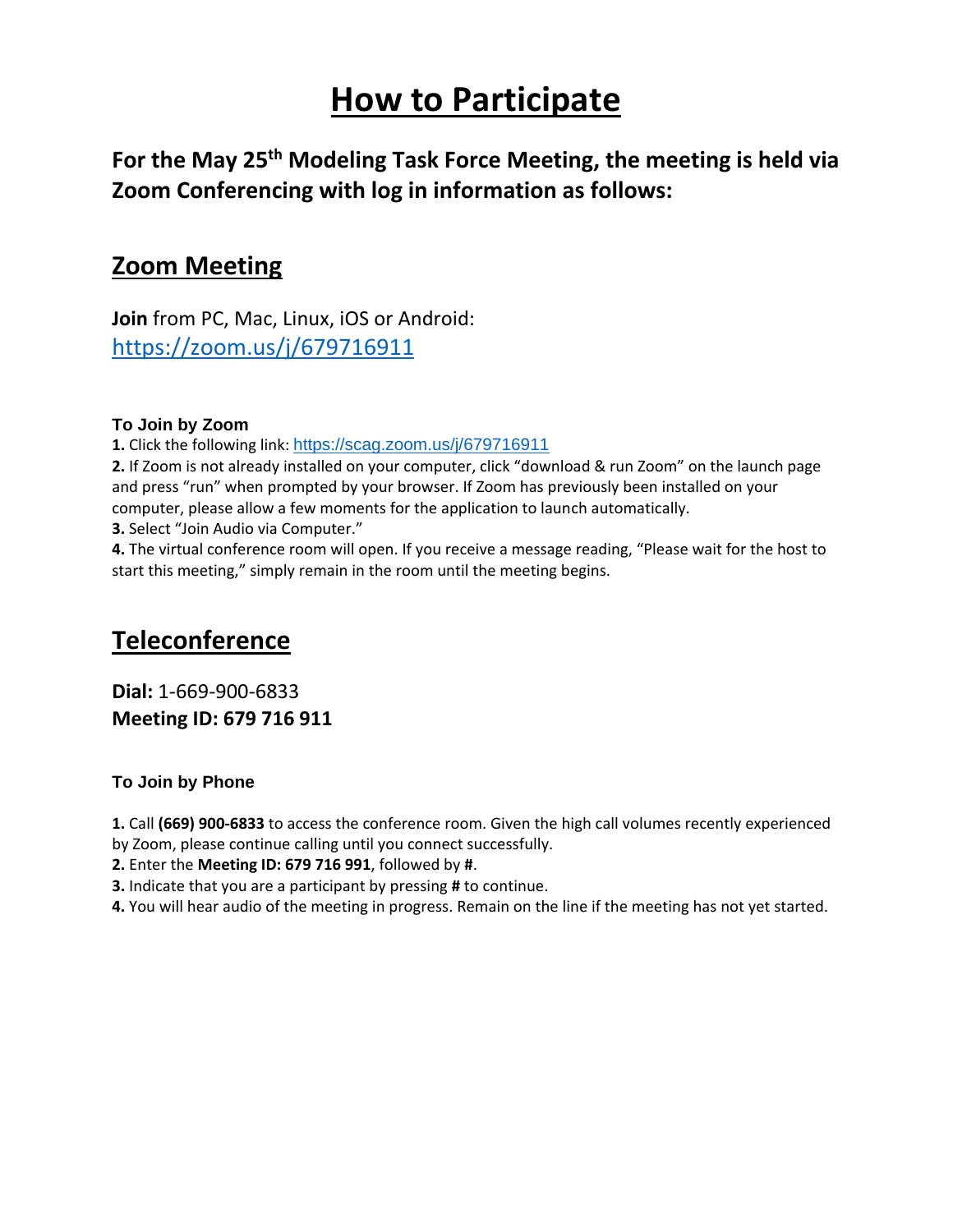# **AGENDA**

**"***Any item listed on the agenda (action or information) may be acted upon at the discretion of the Committee".*

#### **1.0 CALL TO ORDER AND INTRODUCTIONS Robert Farley**

@ LA Metro Chairperson

#### **2.0 PUBLIC COMMENT PERIOD**

Members of the public desiring to speak on an agenda item or items not on the agenda, but within the purview of this Task Force, must fill out and present a speaker's card to the Assistant prior to speaking. A speaker's card must be turned in before the meeting is called to order. Comments will be limited to three minutes. The Chair may limit the total time for comments to twenty (20) minutes.

#### **3.0 INFORMATION ITEMS**

| 3.1 | <b>Updates on Regional and Subregional Modeling Programs</b>                                                                                             | <b>Group Discussion</b> |
|-----|----------------------------------------------------------------------------------------------------------------------------------------------------------|-------------------------|
|     |                                                                                                                                                          | 15 minutes              |
|     | Discussion by MTF members $-$ an opportunity for agencies<br>to share the status of their current modeling projects and<br>upcoming modeling priorities. |                         |

### **3.2 Overview of Regional Growth Forecasting for Connect SoCal 2024**

Staff will provide an overview of forecasting practice thus far in the development of Connect SoCal. This process began in August 2021 with the Demographic Panel of Experts' discussion about the anticipated trajectory for population, household, and employment growth from 2019-2050. While SCAG was able to use Census 2020 as a benchmark for the model, employment forecasting was somewhat complicated by pandemic recovery; however, the long-range outlook focuses more on demographics and structural economic strengths which are less impacted than drivers of short-term growth. Following the release of a complete set of regional and county projections in February 2022, SCAG began the

**Kevin Kane and Gigi Moreno (Co-Presenter)** @ SCAG 40 minutes